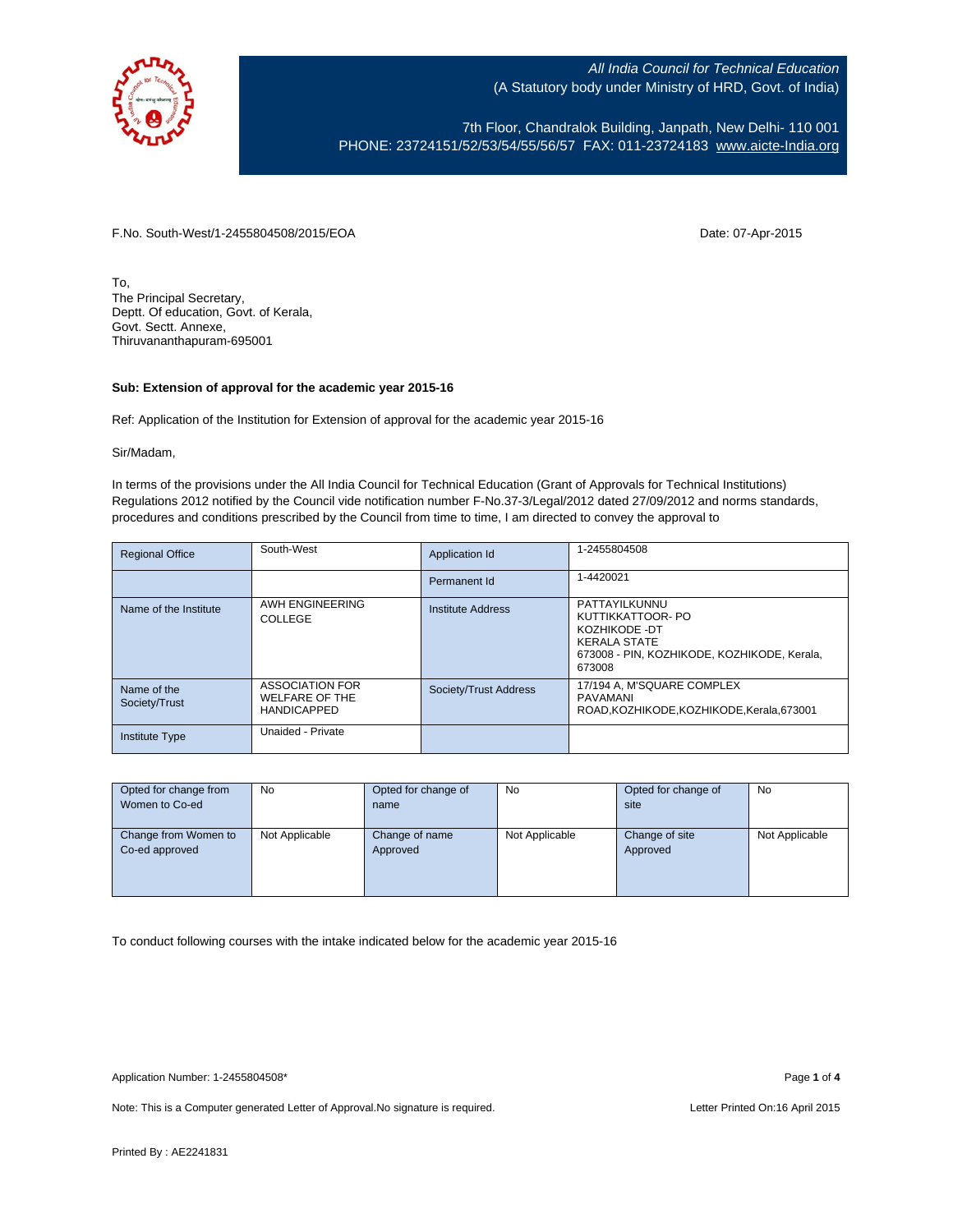

7th Floor, Chandralok Building, Janpath, New Delhi- 110 001 PHONE: 23724151/52/53/54/55/56/57 FAX: 011-23724183 [www.aicte-India.org](http://www.aicte-india.org/)

| Application Id: 1-2455804508                          |              | Course                                     |                                                                   | <b>Affiliating Body</b>    |                                   |                 |                     |                     |                     |                                          |
|-------------------------------------------------------|--------------|--------------------------------------------|-------------------------------------------------------------------|----------------------------|-----------------------------------|-----------------|---------------------|---------------------|---------------------|------------------------------------------|
| Program                                               | Shift        | Level                                      |                                                                   | Full/Part Time             |                                   | Intake 2014-15  | Intake Approved for | NRI Approval status | PIO Approval status | Foreign Collaboration<br>Approval status |
|                                                       |              |                                            |                                                                   |                            |                                   |                 | $15 - 16$           |                     |                     |                                          |
| <b>ENGINEERING</b><br><b>AND</b><br><b>TECHNOLOGY</b> | 1st<br>Shift | <b>POST</b><br><b>GRADUA</b><br>TE         | <b>COMPUTER</b><br><b>SCIENCE &amp;</b><br><b>ENGINEERING</b>     | FULL<br><b>TIME</b>        | Calicut<br>University,<br>Calicut | 24              | 24                  | <b>NA</b>           | <b>NA</b>           | <b>NA</b>                                |
| <b>ENGINEERING</b><br><b>AND</b><br><b>TECHNOLOGY</b> | 1st<br>Shift | <b>POST</b><br><b>GRADUA</b><br>TE         | <b>INDUSTRIAL</b><br><b>ENGINEERING</b>                           | <b>FULL</b><br><b>TIME</b> | Calicut<br>University,<br>Calicut | $\overline{18}$ | $\overline{18}$     | NA                  | NA                  | <b>NA</b>                                |
| <b>ENGINEERING</b><br><b>AND</b><br><b>TECHNOLOGY</b> | 1st<br>Shift | <b>POST</b><br><b>GRADUA</b><br>TE         | <b>POWER</b><br><b>ELECTRONICS</b>                                | <b>FULL</b><br><b>TIME</b> | Calicut<br>University,<br>Calicut | $\overline{24}$ | $\overline{24}$     | <b>NA</b>           | <b>NA</b>           | <b>NA</b>                                |
| <b>ENGINEERING</b><br><b>AND</b><br><b>TECHNOLOGY</b> | 1st<br>Shift | <b>POST</b><br><b>GRADUA</b><br>TE         | <b>STRUCTURAL</b><br><b>ENGINEERING</b>                           | <b>FULL</b><br><b>TIME</b> | Calicut<br>University,<br>Calicut | 18              | 18                  | <b>NA</b>           | <b>NA</b>           | <b>NA</b>                                |
| <b>ENGINEERING</b><br><b>AND</b><br><b>TECHNOLOGY</b> | 1st<br>Shift | <b>POST</b><br><b>GRADUA</b><br>TE         | <b>VLSI</b>                                                       | <b>FULL</b><br><b>TIME</b> | Calicut<br>University,<br>Calicut | 18              | 18                  | <b>NA</b>           | NA                  | <b>NA</b>                                |
| <b>ENGINEERING</b><br><b>AND</b><br><b>TECHNOLOGY</b> | 1st<br>Shift | <b>UNDER</b><br><b>GRADUA</b><br><b>TE</b> | <b>CIVIL</b><br><b>ENGINEERING</b>                                | <b>FULL</b><br><b>TIME</b> | Calicut<br>University,<br>Calicut | 60              | 60                  | <b>NA</b>           | NA                  | <b>NA</b>                                |
| <b>ENGINEERING</b><br><b>AND</b><br><b>TECHNOLOGY</b> | 1st<br>Shift | <b>UNDER</b><br><b>GRADUA</b><br><b>TE</b> | <b>COMPUTER</b><br><b>SCIENCE &amp;</b><br><b>ENGINEERING</b>     | <b>FULL</b><br><b>TIME</b> | Calicut<br>University,<br>Calicut | 60              | 60                  | <b>NA</b>           | <b>NA</b>           | <b>NA</b>                                |
| <b>ENGINEERING</b><br><b>AND</b><br><b>TECHNOLOGY</b> | 1st<br>Shift | <b>UNDER</b><br><b>GRADUA</b><br>TE        | <b>ELECTRICAL AND</b><br><b>ELECTRONICS</b><br><b>ENGINEERING</b> | <b>FULL</b><br><b>TIME</b> | Calicut<br>University,<br>Calicut | 60              | 60                  | NA                  | NA                  | <b>NA</b>                                |

Application Number: 1-2455804508\* Page **2** of **4**

Note: This is a Computer generated Letter of Approval. No signature is required. Letter Printed On:16 April 2015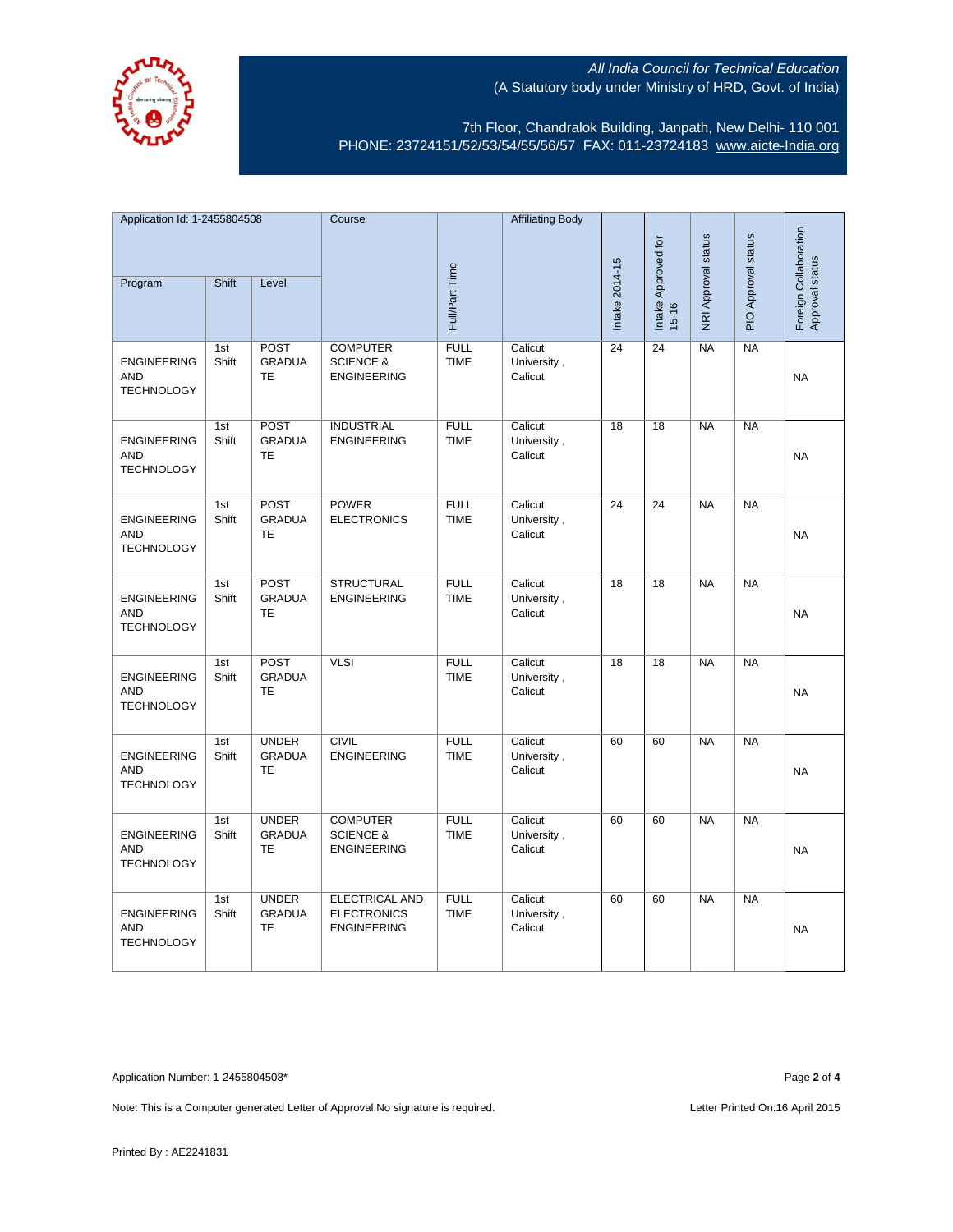

7th Floor, Chandralok Building, Janpath, New Delhi- 110 001 PHONE: 23724151/52/53/54/55/56/57 FAX: 011-23724183 [www.aicte-India.org](http://www.aicte-india.org/)

| Application Id: 1-2455804508<br>Shift<br>Level<br>Program |              | Course                                     | Full/Part Time                                                  | <b>Affiliating Body</b>    | Intake 2014-15                    | Intake Approved for | NRI Approval status | PIO Approval status | Foreign Collaboration<br>Approval status |           |
|-----------------------------------------------------------|--------------|--------------------------------------------|-----------------------------------------------------------------|----------------------------|-----------------------------------|---------------------|---------------------|---------------------|------------------------------------------|-----------|
|                                                           |              |                                            |                                                                 |                            |                                   |                     | $15 - 16$           |                     |                                          |           |
| <b>ENGINEERING</b><br><b>AND</b><br><b>TECHNOLOGY</b>     | 1st<br>Shift | <b>UNDER</b><br><b>GRADUA</b><br><b>TE</b> | <b>ELECTRONICS &amp;</b><br><b>COMMUNICATION</b><br><b>ENGG</b> | <b>FULL</b><br><b>TIME</b> | Calicut<br>University,<br>Calicut | 120                 | 120                 | <b>NA</b>           | NA                                       | <b>NA</b> |
| <b>ENGINEERING</b><br><b>AND</b><br><b>TECHNOLOGY</b>     | 1st<br>Shift | <b>UNDER</b><br><b>GRADUA</b><br>TE        | <b>INFORMATION</b><br><b>TECHNOLOGY</b>                         | <b>FULL</b><br><b>TIME</b> | Calicut<br>University,<br>Calicut | 60                  | 60                  | <b>NA</b>           | NA                                       | <b>NA</b> |
| <b>ENGINEERING</b><br><b>AND</b><br><b>TECHNOLOGY</b>     | 1st<br>Shift | <b>UNDER</b><br><b>GRADUA</b><br><b>TE</b> | <b>MECHANICAL</b><br><b>ENGINEERING</b>                         | <b>FULL</b><br><b>TIME</b> | Calicut<br>University,<br>Calicut | 60                  | 60                  | <b>NA</b>           | <b>NA</b>                                | <b>NA</b> |
| <b>MCA</b>                                                | 1st<br>Shift | POST<br><b>GRADUA</b><br><b>TE</b>         | <b>MASTERS IN</b><br><b>COMPUTER</b><br><b>APPLICATIONS</b>     | <b>FULL</b><br><b>TIME</b> | Calicut<br>University,<br>Calicut | 60                  | 60                  | <b>NA</b>           | <b>NA</b>                                | <b>NA</b> |

Note: Validity of the course details may be verified at www.aicte-india.org>departments>approvals

The above mentioned approval is subject to the condition that AWH ENGINEERING COLLEGE shall follow and adhere to the Regulations, guidelines and directions issued by AICTE from time to time and the undertaking / affidavit given by the institution along with the application submitted by the institution on portal.

In case of any differences in content in this Computer generated Extension of Approval Letter, the content/information as approved by the Executive Council / General Council as available on the record of AICTE shall be final and binding.

Strict compliance of Anti-Ragging Regulation:- Approval is subject to strict compliance of provisions made in AICTE Regulation notified vide F. No. 37-3/Legal/AICTE/2009 dated July 1, 2009 for Prevention and Prohibition of Ragging in Technical Institutions. In case Institution fails to take adequate steps to Prevent Ragging or fails to act in accordance with AICTE Regulation or fails to punish perpetrators or incidents of Ragging, it will be liable to take any action as defined under clause 9(4) of the said Regulation.

> **Dr. Avinash S Pant Actg Chairman, AICTE**

Application Number: 1-2455804508\* Page **3** of **4**

Note: This is a Computer generated Letter of Approval.No signature is required. Letter According the state of April 2015